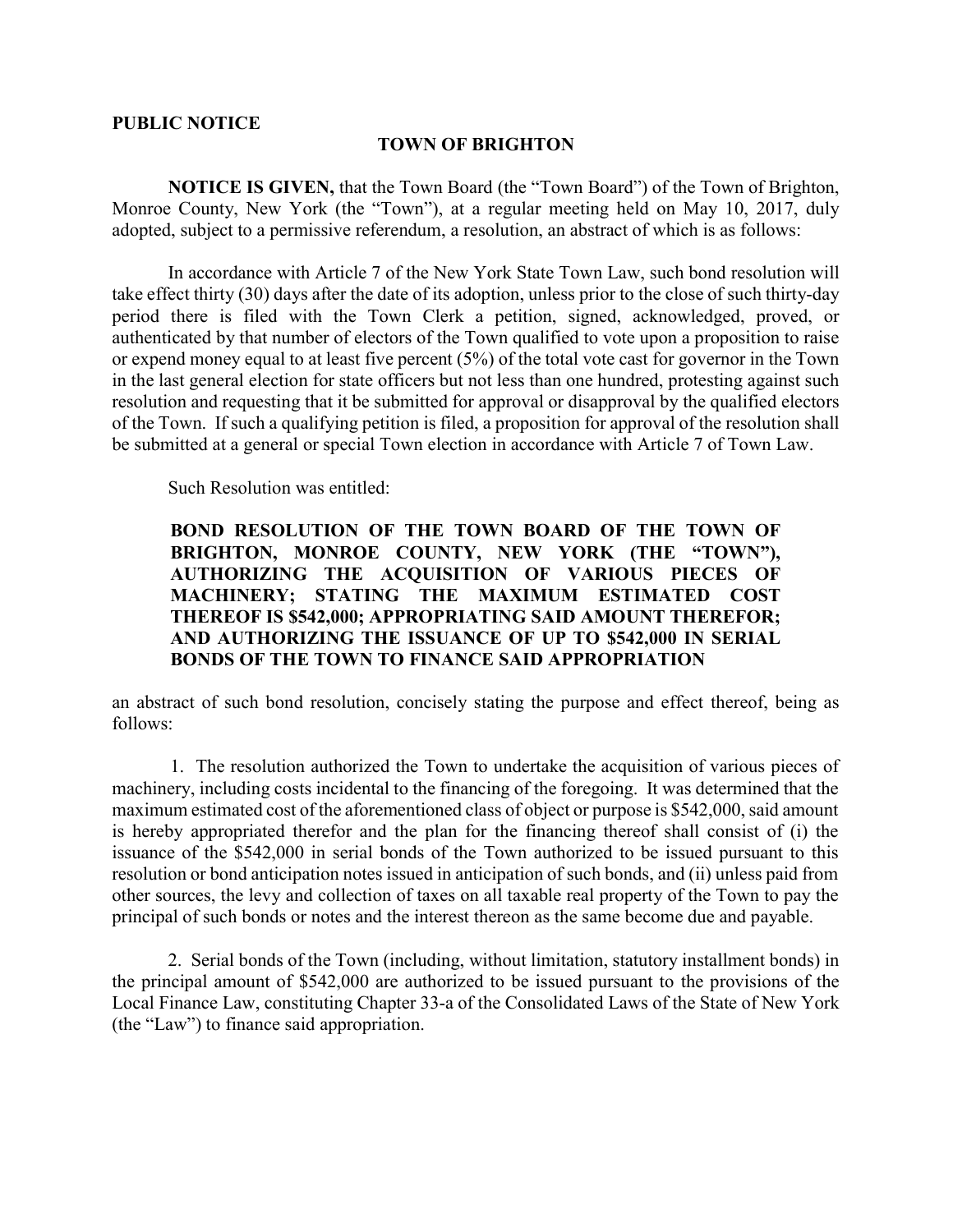3. It was determined that the period of probable usefulness of the aforementioned class of object or purpose is determined to be fifteen (15) years, pursuant to subdivision 28. of paragraph a. of Section 11.00 of the Law.

4. The temporary use of available funds of the Town, not immediately required for the purpose or purposes for which the same were borrowed, raised or otherwise created, is authorized pursuant to Section 165.10 of the Law, for the capital purposes described in the resolution. The Town shall reimburse such expenditures with the proceeds of the bonds or bond anticipation notes authorized by Section 1 of the resolution. The resolution shall constitute a declaration of "official intent" to reimburse the expenditures authorized by the resolution with the proceeds of the bonds and bond anticipation notes authorized herein, as required by United States Treasury Regulations Section 1.150-2.

5. The final maturity of the bonds herein authorized to be issued shall be in excess of five (5) years measured from the date of issuance of the first serial bond or bond anticipation note issued pursuant to the resolution.

6. Each of the serial bonds authorized by the resolution and any bond anticipation notes issued in anticipation of said bonds shall contain the recital of validity prescribed by Section 52.00 of the Law and said serial bonds and any bond anticipation notes issued in anticipation of said bonds shall be general obligations of the Town, payable as to both principal and interest by a general tax upon all the real property within the Town subject to applicable statutory limits, if any. The faith and credit of the Town are irrevocably pledged to the punctual payment of the principal and interest on said serial bonds and bond anticipation notes and provisions shall be made annually in the budget of the Town by appropriation for (a) the amortization and redemption of the bonds and bond anticipation notes to mature in such year and (b) the payment of interest to be due and payable in such year.

7. The Town Board delegated to the Town Supervisor of the Town the powers and duties of the Town Board relative to authorizing the issuance of said bonds, and any bond anticipation notes including renewals thereof, issued in anticipation of said bonds and prescribing the terms, form and content thereof.

8. The Town Supervisor was further authorized to take such actions and execute such documents as may be necessary to ensure the continued status of the interest on the bonds authorized by the resolution and any notes issued in anticipation thereof, as excludable from gross income for federal income tax purposes pursuant to Section 103 of the Internal Revenue Code of 1986, as amended (the "Code") and to designate the bonds authorized by the resolution and any notes issued in anticipation thereof, if applicable, as "qualified tax-exempt bonds" in accordance with Section  $265(b)(3)(B)(i)$  of the Code.

9. The Town Supervisor was further authorized to enter into a continuing disclosure undertaking with or for the benefit of the initial purchasers of the bonds or notes authorized by the resolution in compliance with the provisions of Rule 15c2-12, promulgated by the Securities and Exchange Commission pursuant to the Securities Exchange Act of 1934.